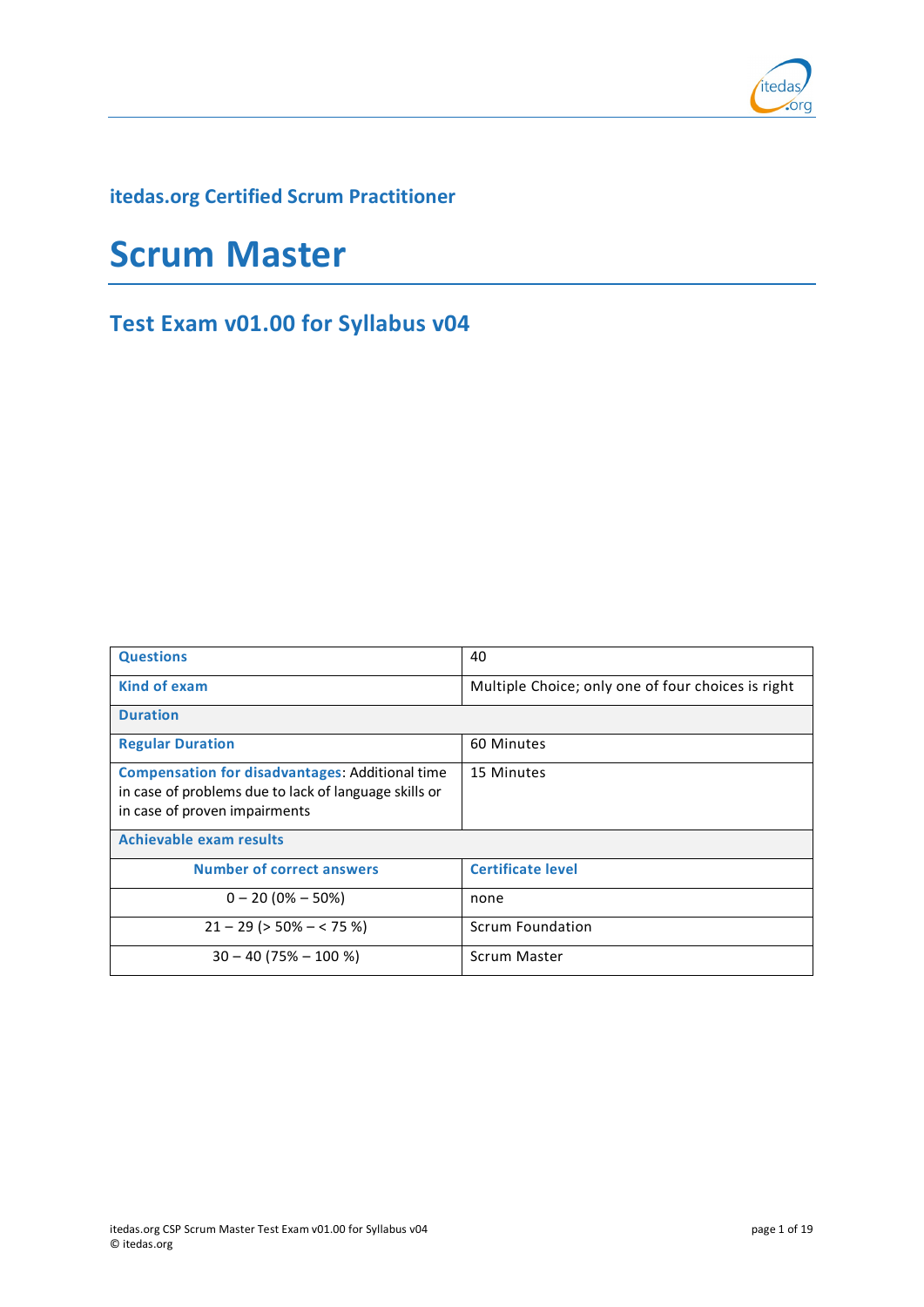

Magazine Magazine of Magazine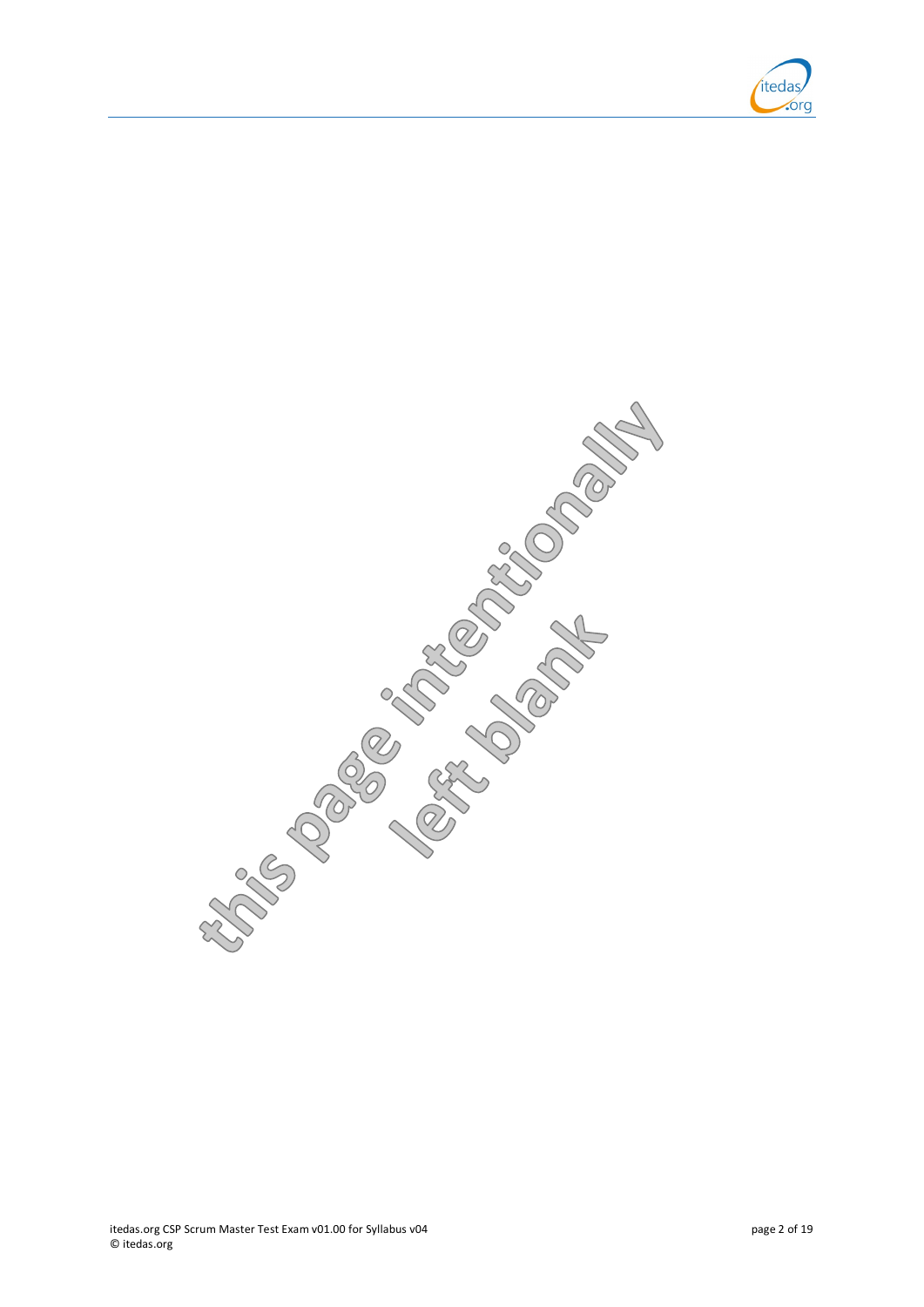

# **Questions**

**Question 1** (1001-1.0)

What is Scrum?

- **a)** A process for the agile development of software.
- **b)** A framework for developing and maintaining complex products.
- **c)** A guide that describes roles, events, artifacts, and rules for developing and maintaining complex products.
- **d)** A technique for creating products.

#### **Question 2** (1010-1.0)

What is the best basis to ensure the necessary transparency in an agile project?

- **a)** Open communication.
- **b)** The workflow and the resulting work must be visible both to those who do the work and to those who receive the work.
- **c)** Document all work processes in detail.
- **d)** Document all results in detail.

#### **Question 3** (1012-1.0)

What is the overarching goal of the "Inspection" pillar of the empirical process control?

- **a)** Regular checking of the quality of the completed increments
- **b)** Regular checking of how the product backlog is processed.
- **c)** Regular checking of the Scrum artifacts in relation to the achievement of the Sprint goal.
- **d)** Regular checking of how the Sprint backlog is being processed.

# **Question 4** (1023-1.0)

What is NOT planned in Sprint planning?

- **a)** The increment that has the highest priority.
- **b)** What can be achieved in the next Sprint.
- **c)** The work for the next Sprint.
- **d)** The user stories that can be implemented in the next Sprint.

# **Question 5** (1026-1.0)

Among other things, which question should be addressed at the Sprint planning meeting?

- **a)** What does the Product Owner have to do before the next meeting?
- **b)** What have the Developers done since the last meeting?
- **c)** How is the selected work done?
- **d)** How can the Scrum Master support us?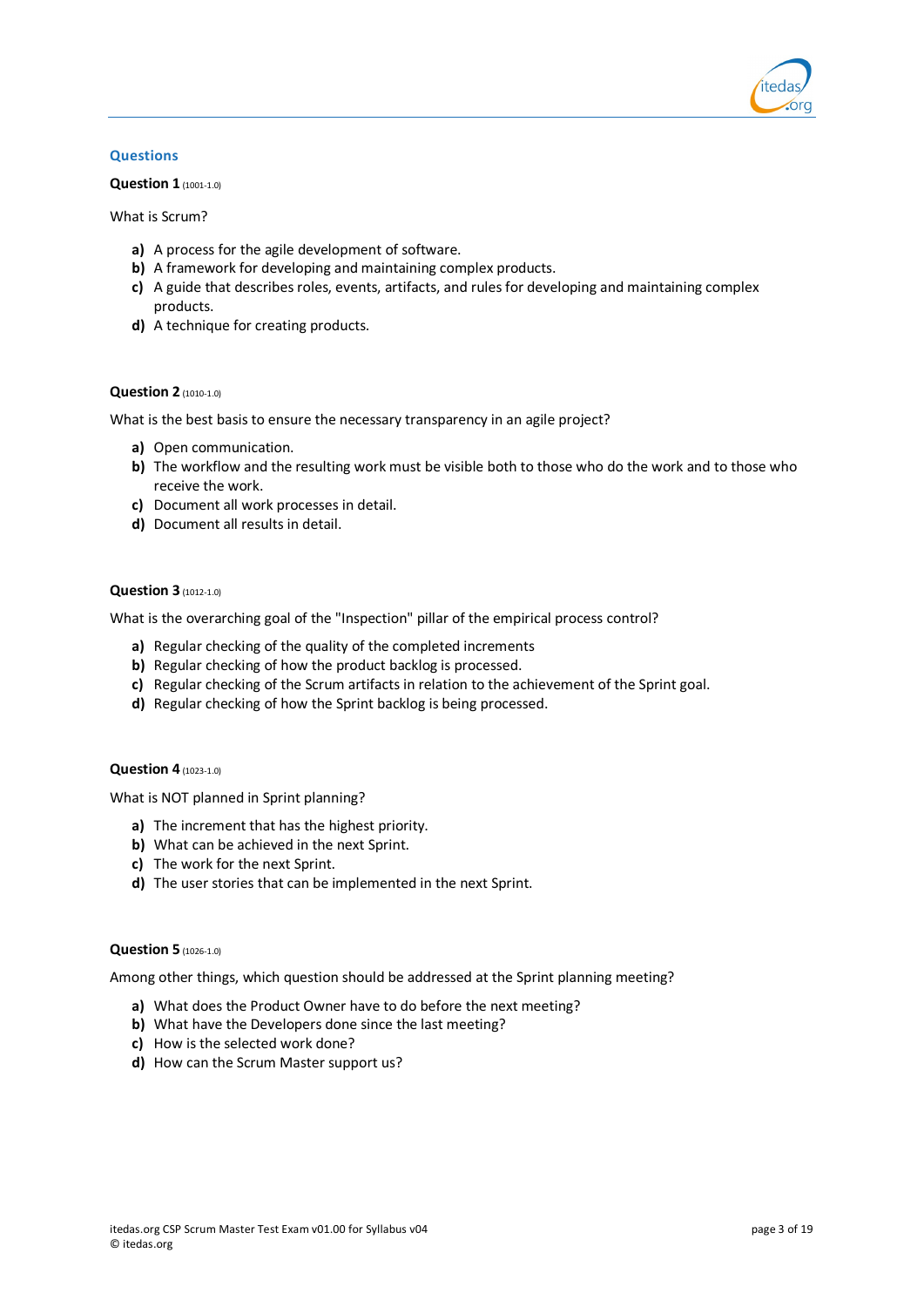

# **Question 6** (1028-1.0)

A Scrum Team still has time in the current Sprint and can complete further product backlog entries. Who decides which additional entries in the current Sprint can be completed?

- **a)** The Product Owner.
- **b)** The Scrum Master.
- **c)** In consultation with the Product Owner, the development team can negotiate the product backlog entries and also drag them to the Sprint Backlog.
- **d)** The customer.

# **Question 7** (1031-1.0)

In the current Sprint, a Scrum Team finds that it cannot complete all selected user stories. Who decides which entries should be completed in the current Sprint?

- **a)** The Product Owner, because he is responsible for the success of the product.
- **b)** Consultation is carried out between the Product Owner and the development team, since the Product Owner knows what is important for the product's success. The Developers, on the other hand, can best estimate what they still have to do.
- **c)** The Scrum Master because he alone knows what the Scrum Team can achieve.
- **d)** The customer because he pays for the product.

#### **Question 8** (1033-1.2)

The thesis is: "Product backlog entries should contain technical details as much as possible." Which of the following statements is correct and provides the best reason?

- **a)** The thesis is correct, since user stories should correspond to the acronym INVEST.
- **b)** Yes, because user stories should correspond with the acronym DEEP.
- **c)** The thesis is incorrect, since the technical details in the development with the Scrum Master should only be clarified when they have to be finally decided.
- **d)** The thesis is incorrect, as the type of technical implementation can be decided as far as possible by the Developers.

#### **Question 9** (1034-1.0)

What happens in the Sprint planning meeting?

- **a)** The Product Owner creates a forecast of the functionality that is to be developed in the Sprint.
- **b)** The Developers describe the goal that should be achieved with the Sprint.
- **c)** In conversation with the Product Owner, the Developers select the entries from the product backlog that are to be included in the current Sprint.
- **d)** The Scrum Master points out the obstacles to the Sprint goal.

#### **Question 10** (1035-1.0)

Who is responsible for a task assigned to a single Developer team member?

- **a)** The Product Owner.
- **b)** The respective team member.
- **c)** The scrum master.
- **d)** All Developers.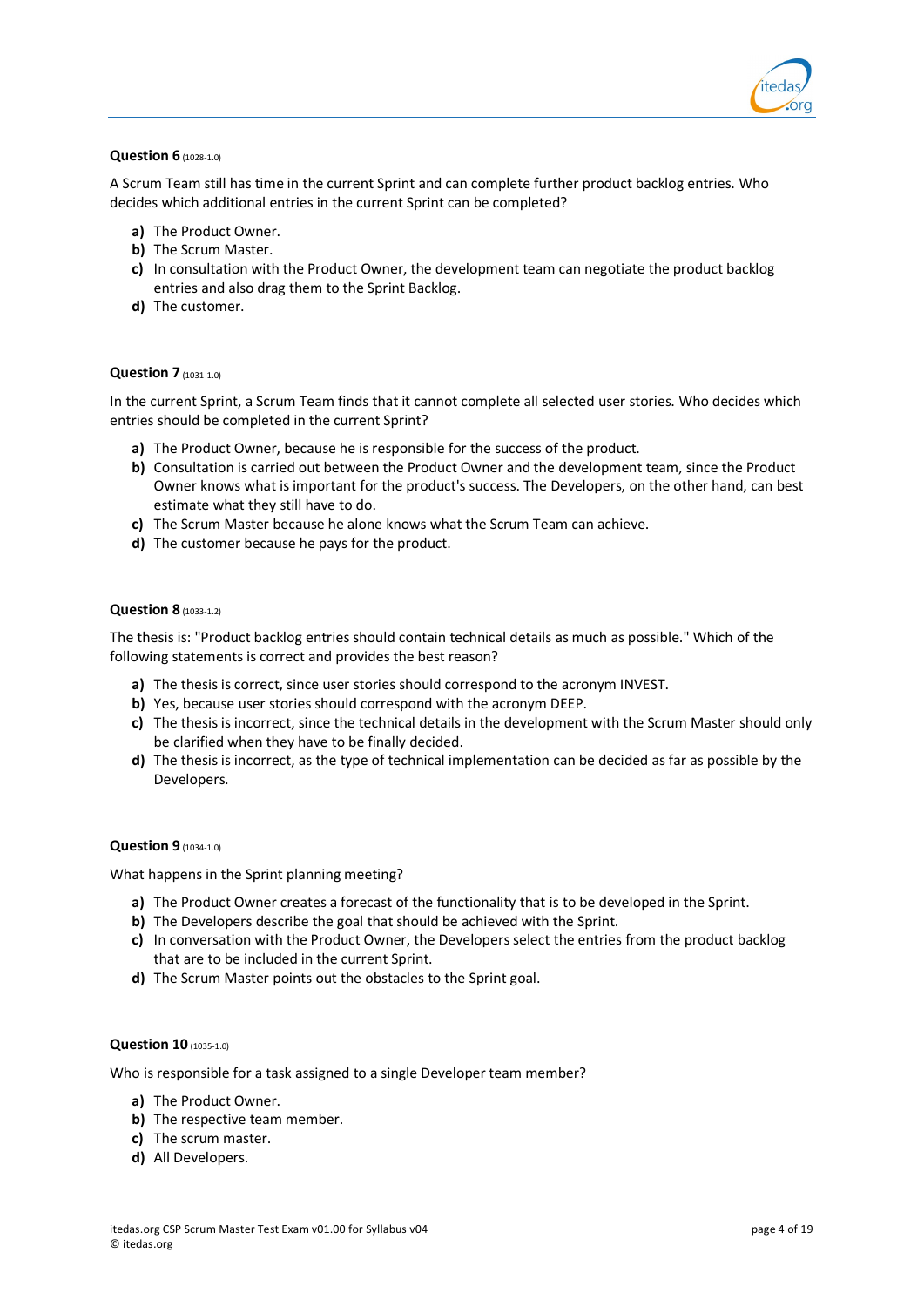

### **Question 11** (1041-1.0)

In a Daily Scrum, one of the team members complains about frequent interruptions from people outside the team. Who should correct this disorder?

- **a)** The manager.
- **b)** The scrum master.
- **c)** The team member.
- **d)** The Product Owner.

#### **Question 12** (1043-1.0)

When is the product backlog NOT maintained?

- **a)** During the Sprint retrospective.
- **b)** During the Sprint review.
- **c)** During the Sprint planning.
- **d)** During the problem-solving discussions between the Product Owner and the Developers.

#### **Question 13** (1044-1.0)

The Sprint lasts a maximum of one month. Why is that?

- **a)** Because the product backlog was divided up so that a user story can be processed in a maximum of one month.
- **b)** Because it is difficult to concentrate on one task for more than a month.
- **c)** Because customers don't want to wait any longer.
- **d)** Because if the time horizon of a Sprint is too long, there is a risk that the desired results can change, the complexity can increase and the risk can increase.

#### **Question 14** (1046-1.0)

In the last Sprint, the following user stories were processed: Story 1 (3 story points) 100%, Story 2 (8 story points) 100%, Story 3 (5 story points) 100%, Story 4 (8 story points) closed 50%. What can be said about Developer velocity?

- **a)** The velocity in this Sprint is 16 story points.
- **b)** The velocity in this Sprint is 20 story points.
- **c)** A velocity of 16 should be planned for the next Sprint.
- **d)** A velocity of 20 should be planned for the next Sprint.

### **Question 15** (1049-1.0)

Who CANNOT take part in a retrospective?

- **a)** Stakeholders (outside of the Scrum Team) who were not invited.
- **b)** In general, stakeholders (outside of the Scrum Team) are prohibited from participating.
- **c)** Scrum master or Product Owner, if the Developers decide to do so.
- **d)** Certain members of the Scrum Team, if the Developers so decide.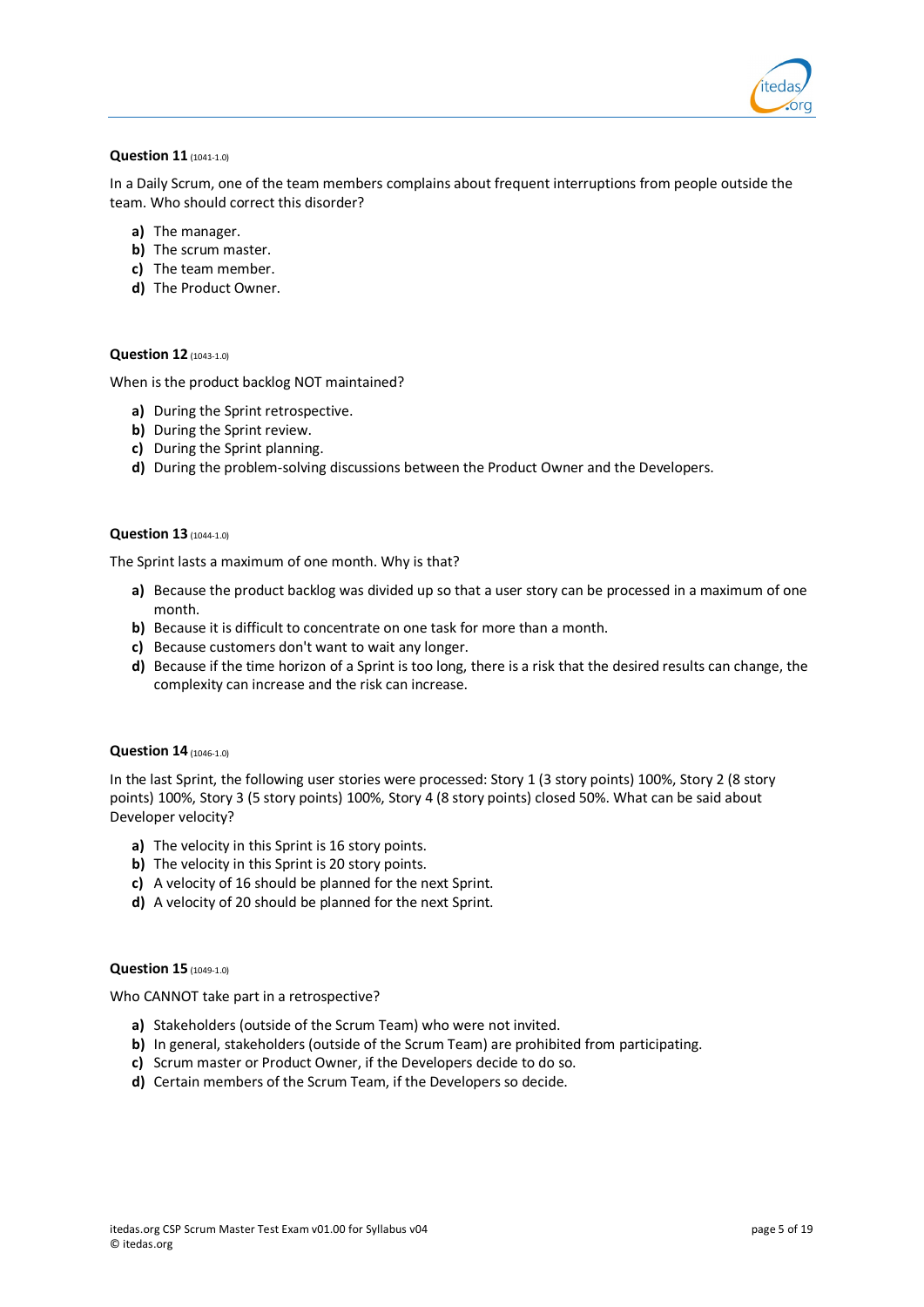

# **Question 16** (1050-1.0)

Which Scrum event is used to look back and agree on initiatives to implement improvements?

- **a)** Sprint retrospective.
- **b)** Daily Scrum.
- **c)** Sprint review.
- **d)** Improvements can be recognized at any time.

# **Question 17** (1055-1.0)

A Scrum of Scrums is necessary ...

- **a)** ... when many Scrum Teams are working on a product.
- **b)** … when many Developers are working on a product.
- **c)** … when many Product Owners are working on a product.
- **d)** … when many Scrum Masters are working on a product.

# **Question 18** (1061-1.0)

What does the agile manifesto mean?

- **a)** Individuals and interactions must be supported by clear processes and tools for cooperation.
- **b)** Functioning software is just as important as extensive documentation.
- **c)** Cooperation agreements form the basis for cooperation with those affected by the project.
- **d)** Responding to change is more important than following a set plan.

#### **Question 19** (1064-1.2)

When estimating a story, the following results were obtained: 1 story point (Developer X), 13 story points (Developer Y),? Story Points (Developer Z). What is the best course of action in this situation?

- **a)** The Scrum Master recommends taking the mean of all estimated values. The question mark is not considered.
- **b)** A Developer recommends taking the average of all estimates from the development team. The question mark is rated with 5 story points so that the obvious risk is sufficiently considered in the assessment.
- **c)** Due to the large difference in the evaluation of the Developers, the Scrum Master asks the Developer with the highest and the lowest value, as well as those who could not evaluate the story, for a brief explanation of their estimates, and tries to establish a clarifying discussion between the Developers and the Product Owner.
- **d)** A Developer recommends, based on his experience, to rate the story of Developer Z with 5 story points.

#### **Question 20** (1067-1.0)

Which of the following would you find in a definition of done?

- **a)** Business value / benefit updated.
- **b)** Unit test carried out successfully.
- **c)** Story is small enough.
- **d)** Acceptance criteria are clear.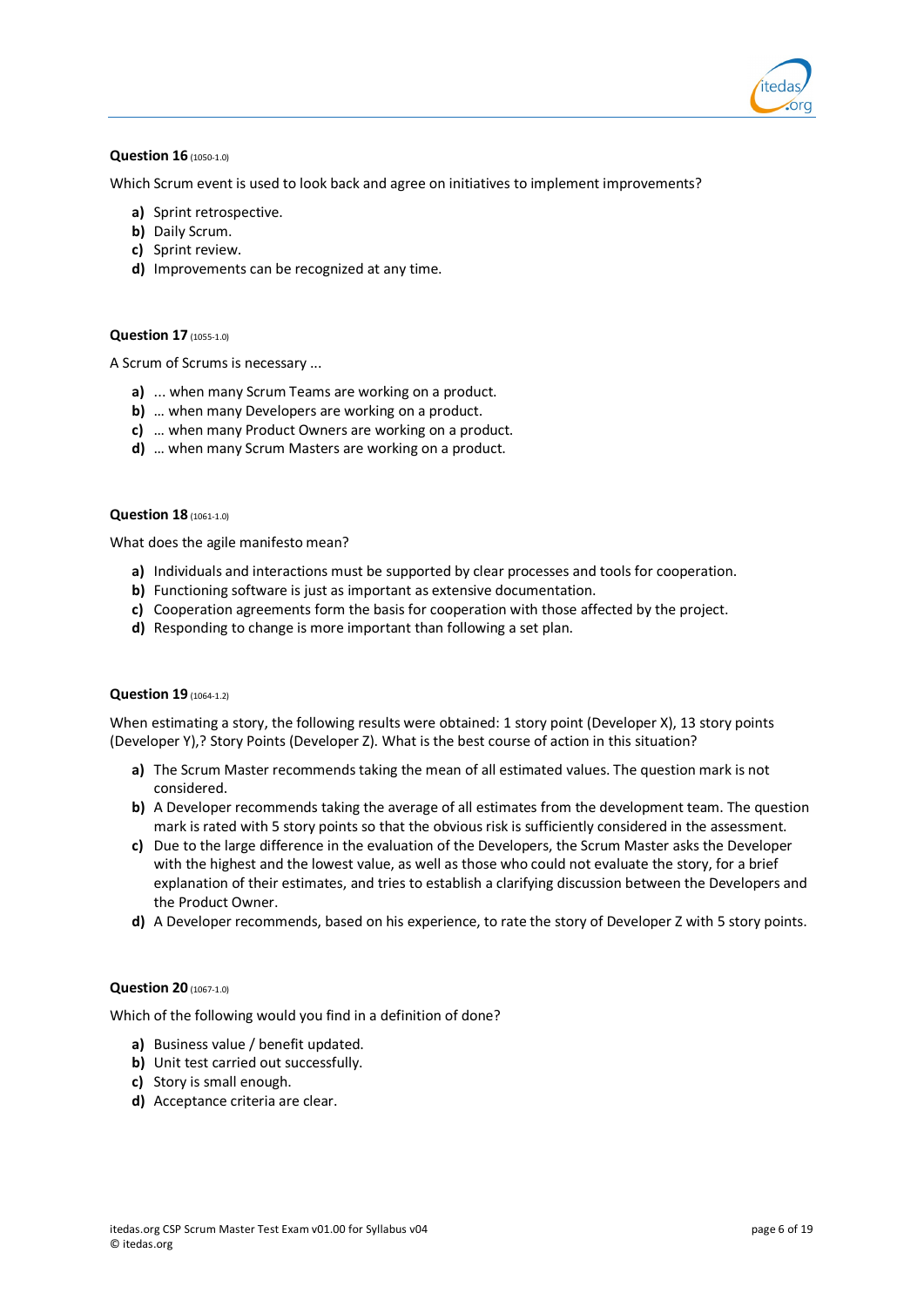

### **Question 21** (1069-1.0)

Which of the following would you find in a definition of done?

- **a)** No blocking dependencies detected.
- **b)** Unit test carried out successfully.
- **c)** Successful acceptance test.
- **d)** Design verified successfully.

#### **Question 22** (1084-1.0)

Which statement about "escaped defects" (errors not recognized) is NOT true?

- **a)** Escaped defects are often the result of technical debt.
- **b)** Escaped defects could potentially have been found through proper testing.
- **c)** Escaped defects can be the cause of a lack of competence on the part of the Product Owner and / or the Developer.
- **d)** Escaped defects can always be prevented.

#### **Question 23** (1085-1.0)

When should I test in a Sprint?

- **a)** Just before the Sprint review to be sure the increment works.
- **b)** When all work has been completed and the Scrum Master orders it.
- **c)** Only if this is expressly mentioned in the Definition of Ready (DoR).
- **d)** As often as possible.

#### **Question 24** (1113-1.0)

User stories in the product backlog should correspond to the acronym INVEST. Among other things, they should be independent of one another. What is the best explanation with which you would try to convince a new Product Owner of the meaningfulness of this requirement?

- **a)** The more closely the individual user stories are intertwined, the more difficult it becomes for the Developer to implement them.
- **b)** Tightly interwoven user stories indicate a poorly structured product backlog.
- **c)** Tightly interwoven user stories are usually difficult to make comprehensible to Developers.
- **d)** Tightly interwoven user stories complicate the estimation of the individual user stories and make prioritization impossible in extreme cases. The latter is particularly a disadvantage if the user stories in the product backlog are to be prioritized according to their benefit to achieve the best possible return on investment (ROI).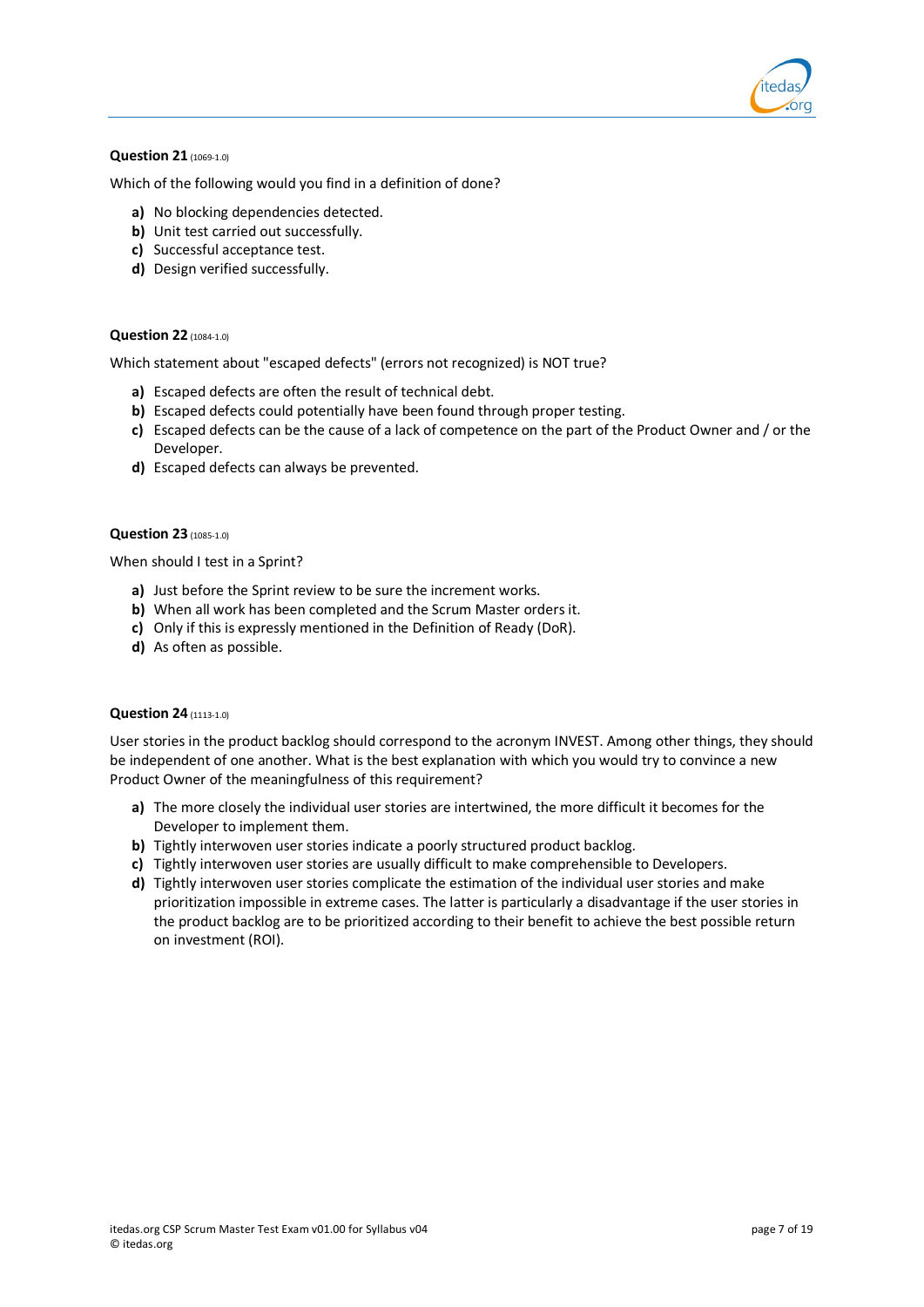

# **Question 25** (1115-1.0)

A Scrum Team has recently started working on a project. The Sprint duration is set at 4 weeks. In your role as Product Owner, you want to make sure that your unplanned vacation request does not hinder your work. So that you can take part in the next planning meeting before your vacation and be back at the end of the Sprint, suggest shortening the Sprint that has just started to 2 weeks. Would the Scrum Master comply with your wish?

- **a)** No, because this one-time shortening would impair the advantage of the steady rhythm (cadence) and the Scrum Team would be in danger of getting out of step.
- **b)** No, because the Developers have to make this decision.
- **c)** Yes, as it is always possible to change the Sprint duration.
- **d)** Yes, as the Product Owner is responsible for the success of the product.

#### **Question 26** (1118-1.0)

The Product Owner needs support in explaining to the stakeholders why the Developers only achieved a velocity of 10 instead of the planned 30 story points in the last Sprint. Who should he speak to for assistance?

- **a)** The head of the Developer, as he must be able to explain this.
- **b)** The Developers, as every member has to be able to explain this.
- **c)** The Scrum Master, because he has the necessary knowledge and is there for his support.
- **d)** Nobody. As a good Product Owner, you have to be able to do this on your own.

#### **Question 27** (1119-1.0)

There are three Product Owners in your Scrum Team. What is the best explanation for this?

- **a)** It is a modular product. Due to under-staffing and the resulting overload on individual team members, three people are sharing the role. Depending on availability, one person will take part in the planning meetings.
- **b)** It is a modular product in which each Product Owner is responsible for one module. In addition, a Product Owner is also responsible for the entire product.
- **c)** According to Scrum, this cannot exist.
- **d)** Two Product Owners are also Developers in the same Scrum Team at the same time.

#### **Question 28** (1121-1.1)

With what justification can a Product Owner determine that the affinity estimation technique is used instead of planning poker to estimate the effort required to implement the user stories?

- **a)** The choice of the estimation method for determining the implementation effort cannot be determined by the Product Owner.
- **b)** Because a large number of user stories should be estimated.
- **c)** Because the release backlog should correspond to the acronym DEEP.
- **d)** Because only a few user stories can be appreciated.

# **Question 29** (1134-1.0)

At which planning level ("Planning Onion") does the development of the product vision take place?

- **a)** At the product vision planning level.
- **b)** At the strategic planning level.
- **c)** At the product planning level.
- **d)** At the portfolio planning level.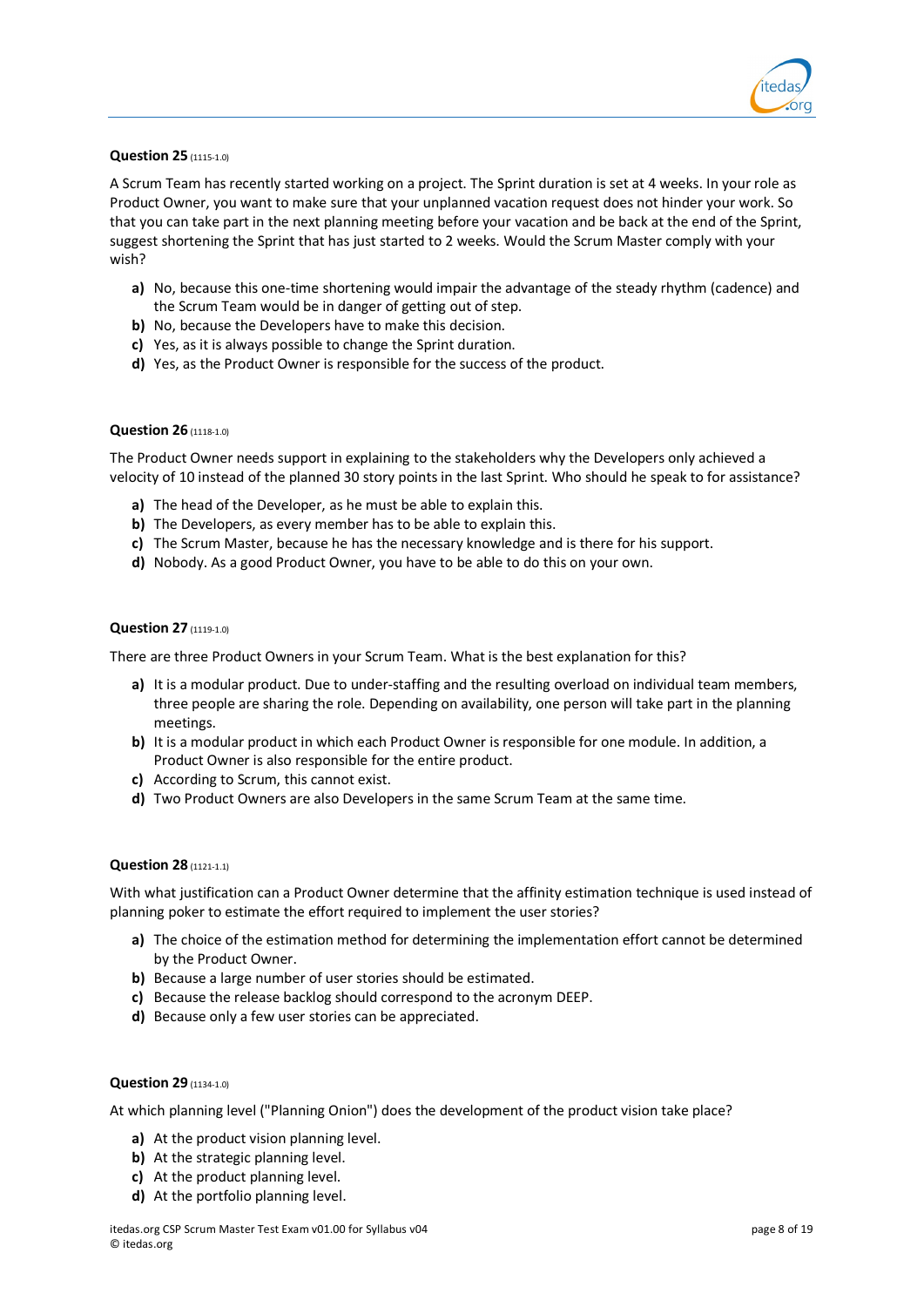

Complete the sentence: The Sprint goal is set as part of Sprint planning by …

- **a)** ... the Scrum Master.
- **b)** ... the Product Owner.
- **c)** ... the Developers.
- **d)** ... the Scrum Team.

#### **Question 31** (1232-1.0)

Which 5 events does Scrum know?

- **a)** Sprint planning, Sprint review, daily Scrum, Sprint retrospective, refinement
- **b)** Sprint planning, Sprint review, daily Scrum, Sprint retrospective, Sprint
- **c)** Sprint Planning, Sprint Review, Daily Scrum, Sprint Retrospective, Planning II
- **d)** Sprint Planning, Sprint Review, Daily Scrum, Sprint Retrospective, Stakeholder Meeting

#### **Question 32** (1243-1.0)

Why should the product scope (the product limits) be identified as far as possible and known before the start of an agile project/agile product development?

- **a)** So that a detailed product backlog can be drawn up for the entire project right from the start.
- **b)** So that the Developers have as much freedom as possible for implementation to find the best technical solution.
- **c)** So that the framework conditions to be complied with and the architectural effects for product development are clear from the start.
- **d)** So that the Product Owner can better control the technical implementation of the development.

#### **Question 33** (1244-1.0)

Which statement about "commitment: product goal" is correct?

- **a)** It describes a future scope of the product and thus the Sprint backlog.
- **b)** It's in the Sprint Backlog.
- **c)** It describes "HOW" the goal is to be achieved.
- **d)** It describes a future scope of the product and thus the long-term goal for the Scrum Team.

# **Question 34** (1247-1.0)

Which statement about the Scrum artifacts and their "commitments" is correct?

- **a)** The Sprint goal is the commitment to the Sprint backlog.
- **b)** An increment is the commitment to the "Definition of Done" (DoD).
- **c)** The product backlog is the commitment to the Sprint goal.
- **d)** An increment is the commitment for the Sprint backlog.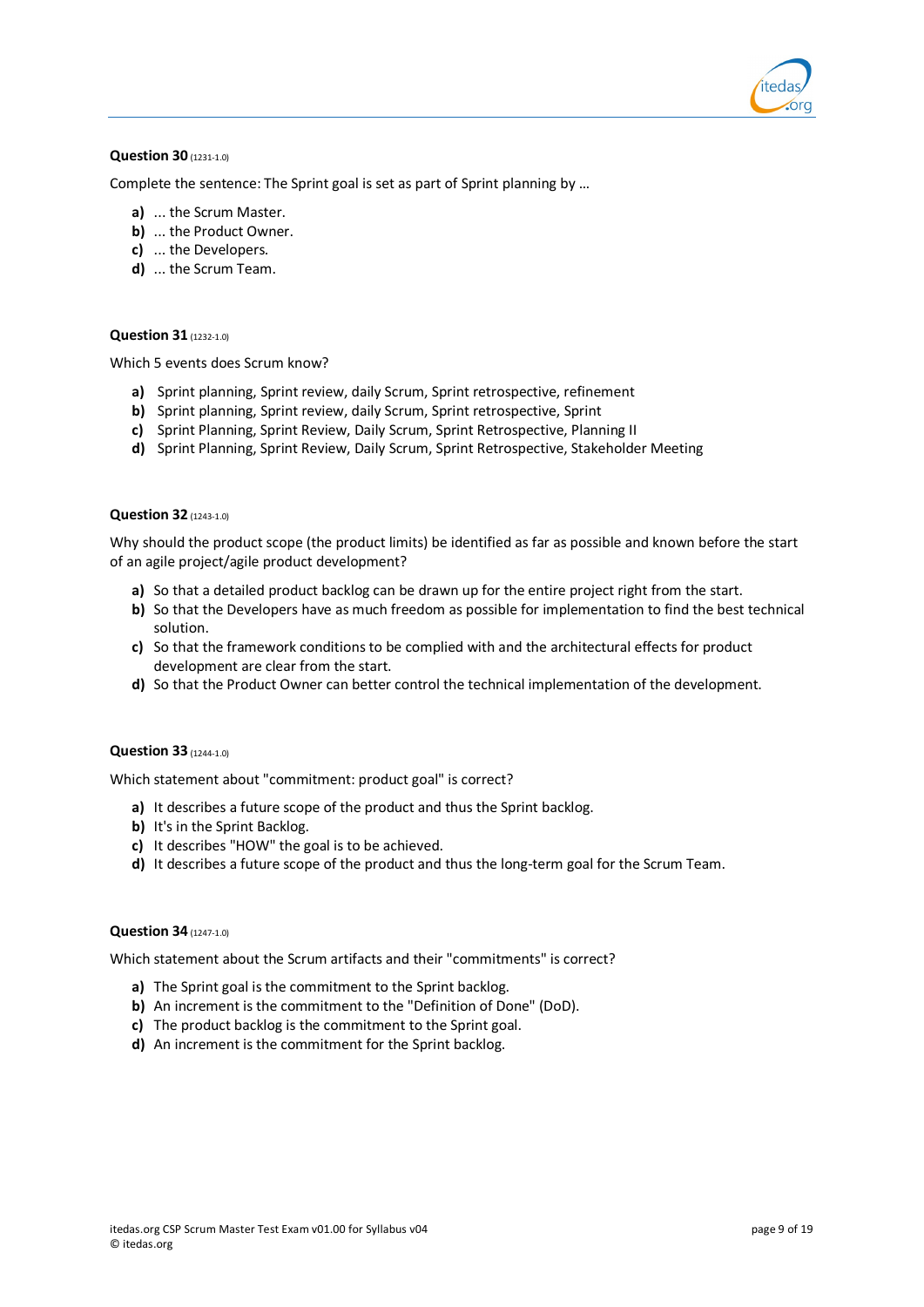

# **Question 35** (1253-1.0)

Which statement about the 3 Cs, which should be used as a guide when creating user stories, is correct?

- **a)** A C stands for conversation and should indicate that a user story must always be formulated briefly.
- **b)** A C stands for Card and should indicate that a user story should always be formulated briefly and concisely.
- **c)** A C stands for Confirmation and should indicate that a user story must always be tested with a short test.
- **d)** The 3 Cs stand for card, conversation and confirmation. Of these 3 Cs, 2 Cs must always be considered when formulating a user story.

#### **Question 36** (1257-1.0)

Iterative procedure also means:

- **a)** Findings that are gained from the result of an iteration can lead to changes in the event of requirements.
- **b)** Requirements for the product are verbally communicated to the Developer.
- **c)** Requirements for the product are recorded before the specification sheet is drawn up.
- **d)** Knowledge gained from a result of an iteration can lead to a new order.

#### **Question 37** (1258-1.0)

There are many agile methods and processes. What does not belong to that?

- **a)** test-driven development
- **b)** Project Life Cycle
- **c)** Extreme Programming (XP)
- **d)** Continuous delivery

#### **Question 38** (1264-1.0)

The roles of "Product Owner", "Developer" and "Scrum Master" form the central component of Scrum: the Scrum Team. Which statement about one of the roles is correct?

- **a)** The "Product Owner" role is, among other things, accountable for ensuring that a plan is drawn up for each Sprint.
- **b)** The role of "Developer" is, among other things, accountable for ensuring that product backlog entries are created and understood.
- **c)** The roles of "Product Owner" and "Developer" are, among other things, accountable for ensuring that product backlog Items are created.
- **d)** The role of "Scrum Master" is, among other things, accountable for the introduction of Scrum.

#### **Question 39** (1265-1.0)

Complete the sentence: The Sprint Backlog ...

- **a)** ... is a plan by and for the Developers.
- **b)** ... consists of the product goal and describes a future condition of the product.
- **c)** ... is a subset from the product backlog and describes a future state of the product.
- **d)** ... is an emergent (changing) and ordered list of things that are needed for product improvement.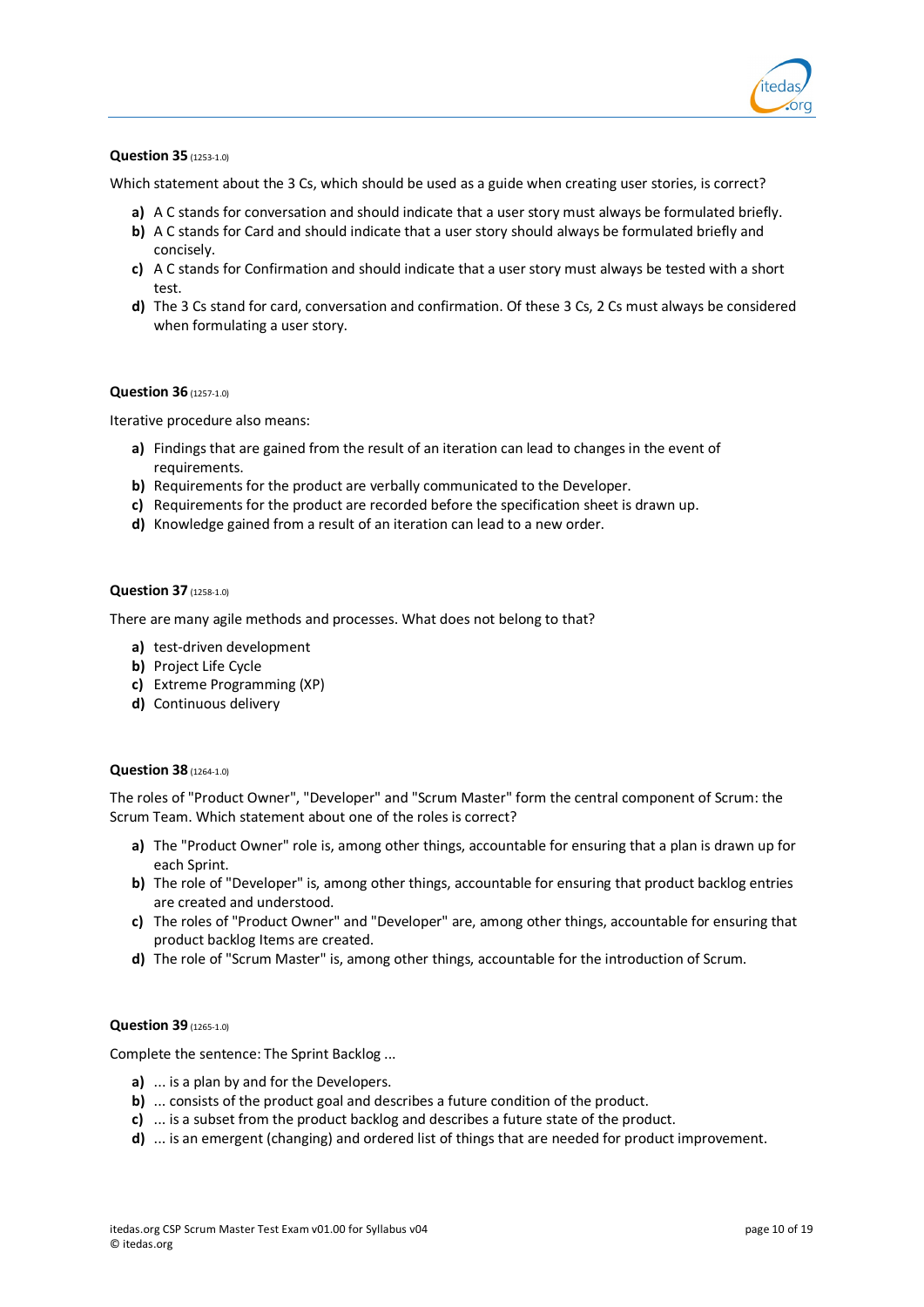

# **Question 40** (1266-1.0)

Which statement is correct?

- **a)** Only the velocity is used to control the Scrum Team.
- **b)** Scrum Teams control themselves.
- **c)** The role of "Scrum Master" is responsible for steering the Scrum Team.
- **d)** The Developers control the Scrum Team through their work.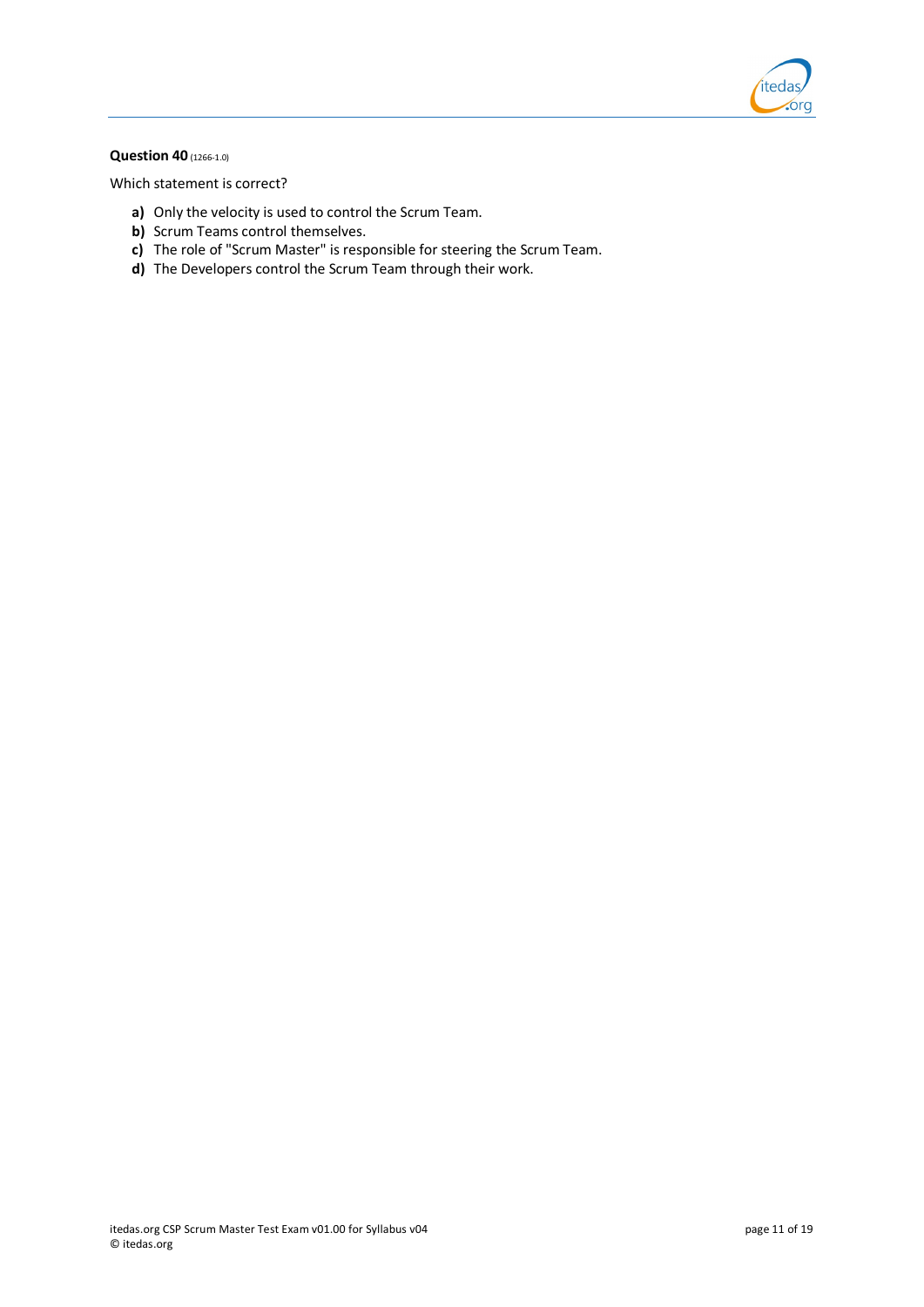

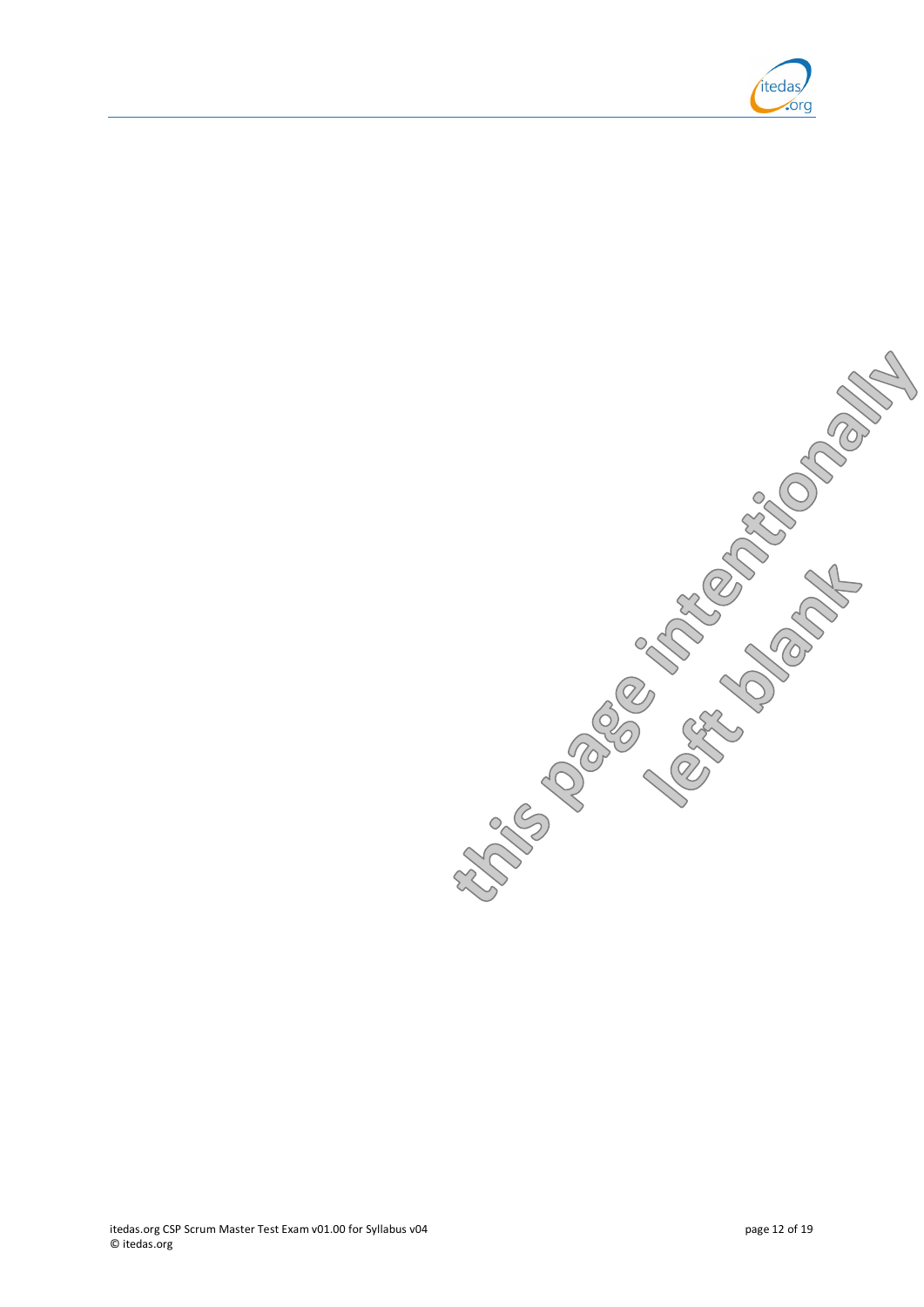

# **Answers and rationales**

| A | B | $\mathbf c$ | D |
|---|---|-------------|---|
|   | X |             |   |
|   | X |             |   |
|   |   | X           |   |
| X |   |             |   |
|   |   |             |   |
|   |   | X           |   |
|   | X |             |   |
|   |   |             | X |
|   |   | X           |   |
|   |   |             | X |
|   | X |             |   |
| X |   |             |   |
|   |   |             | X |
|   |   |             |   |
| X |   |             |   |
| X |   |             |   |
| X |   |             |   |
|   |   |             | X |
|   |   | X           |   |
|   | X |             |   |
| X |   |             |   |
|   |   |             | X |
|   |   |             | X |
|   |   |             | X |
| X |   |             |   |
|   |   | X           |   |
|   |   | X           |   |
| X |   |             |   |
|   |   | X           |   |
|   |   |             | X |
|   | X |             |   |
|   |   | X           |   |
|   |   |             | X |
| X |   |             |   |
|   | Χ |             |   |
| X |   |             |   |
|   | X |             |   |
|   |   |             |   |
|   |   |             | X |
| Χ |   |             |   |
|   | X |             | X |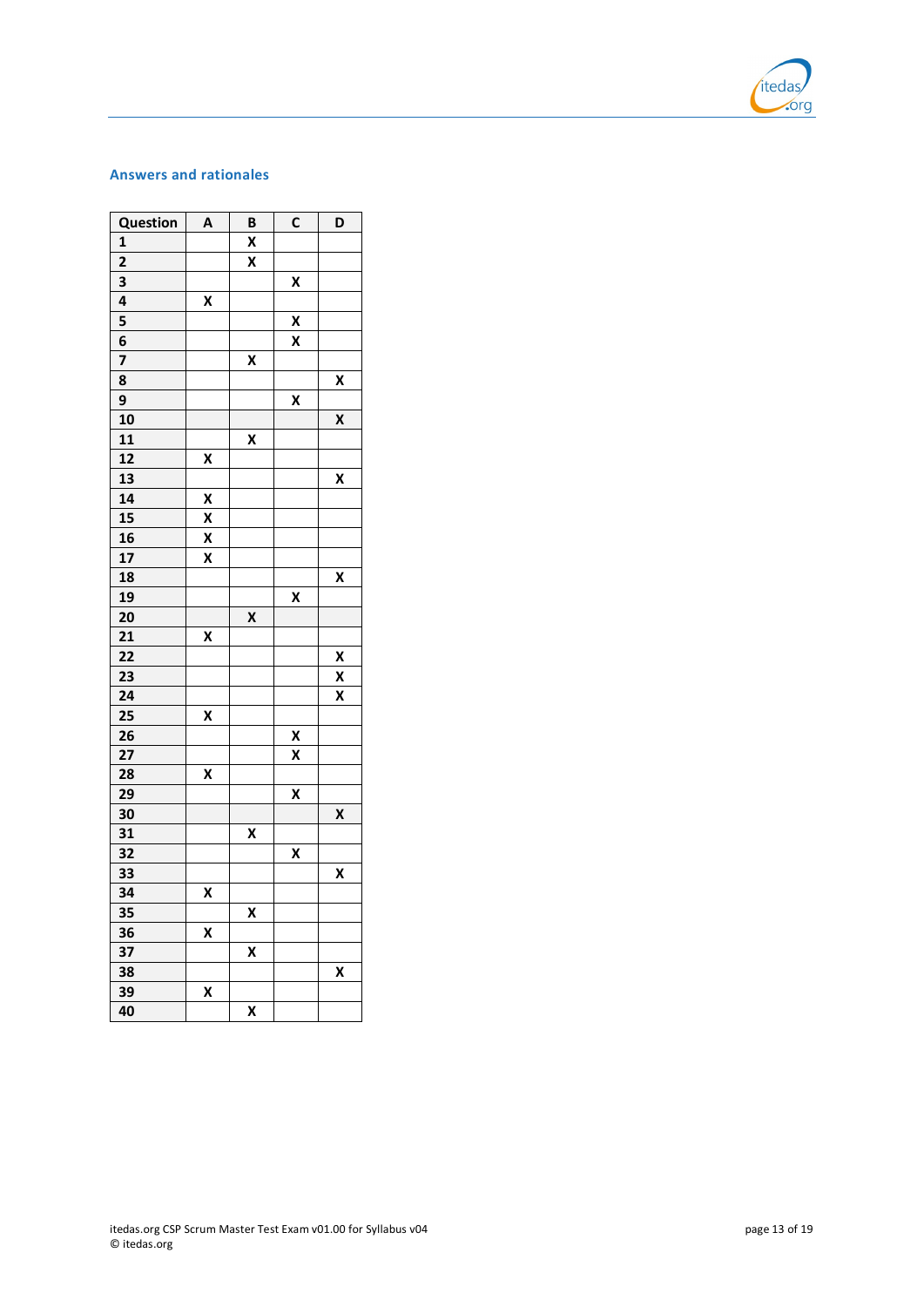

# **Question 1** (1001-1.0)

**a)** Incorrect. [The Scrum Guide ™, Nov 2020]: Scrum is neither a process nor a technique, but a framework.

**b) Correct.** [The Scrum Guide ™, Nov 2020]: Scrum is a framework for developing and maintaining complex products or a framework within which people can tackle complex, adaptive tasks.

**c)** Incorrect. [The Scrum Guide ™, Nov 2020]: Scrum is not a guide, but a framework.

**d)** Incorrect. [The Scrum Guide™, Nov 2020]: Scrum is neither a process nor a technique, but a framework.

# **Question 2** (1010-1.0)

**a)** Incorrect. Open communication is of little use without a common understanding of what is being communicated.

# **b) Correct.**

**c)** Incorrect. The workflow and the resulting work must be visible both to those who do the work and to those who receive the work.

**d)** Incorrect. The workflow and the resulting work must be visible both to those who do the work and to those who receive the work.

# **Question 3** (1012-1.0)

**a)** Incorrect. All Scrum artifacts (product backlog, Sprint backlog and increment) as well as the progress in relation to the achievement of the Sprint goal must be checked regularly.

**b)** Incorrect. All Scrum artifacts (product backlog, Sprint Backlog and Increment) as well as the progress in relation to the achievement of the Sprint goal must be checked regularly. .

# **c) Correct.**

**d)** Incorrect. All Scrum artifacts (product backlog, Sprint backlog and increment) as well as the progress in relation to the achievement of the Sprint goal must be checked regularly.

#### **Question 4** (1023-1.0)

**a) Correct.** It is not individual increments that are planned, but the work that can be done in the next Sprint. The focus is on what work can be done, and not whether a specific/desired increment can be created in the next Sprint.

**b)** Incorrect. The work, i.e. the user stories to be implemented in the next Sprint, is planned.

**c)** Incorrect. The work, i.e. the user stories to be implemented in the next Sprint, is planned.

**d)** Incorrect. The work, i.e. the user stories to be implemented in the next Sprint, is planned.

#### **Question 5** (1026-1.0)

**a)** Incorrect. Among other things, the question of how the selected work should be done should be addressed.

**b)** Incorrect. Among other things, the question of how the selected work should be done should be addressed.

#### **c) Correct.**

**d)** Incorrect. Among other things, the question of how the selected work should be done should be addressed.

# **Question 6** (1028-1.0)

**a)** Incorrect. This is done in consultation between the Product Owner and the Developers.

**b)** Incorrect. This is done in consultation between the Product Owner and the Developers. **c) Correct.** According to the Scrum Guide™, the product backlog entries are negotiated between the Product Owner and the development team. The customer and the relevant stakeholders do not take part in the planning meeting and are represented by the Product Owner, who is also responsible for the product's success.

**d)** Incorrect. This is done in consultation between the Product Owner and the Developers.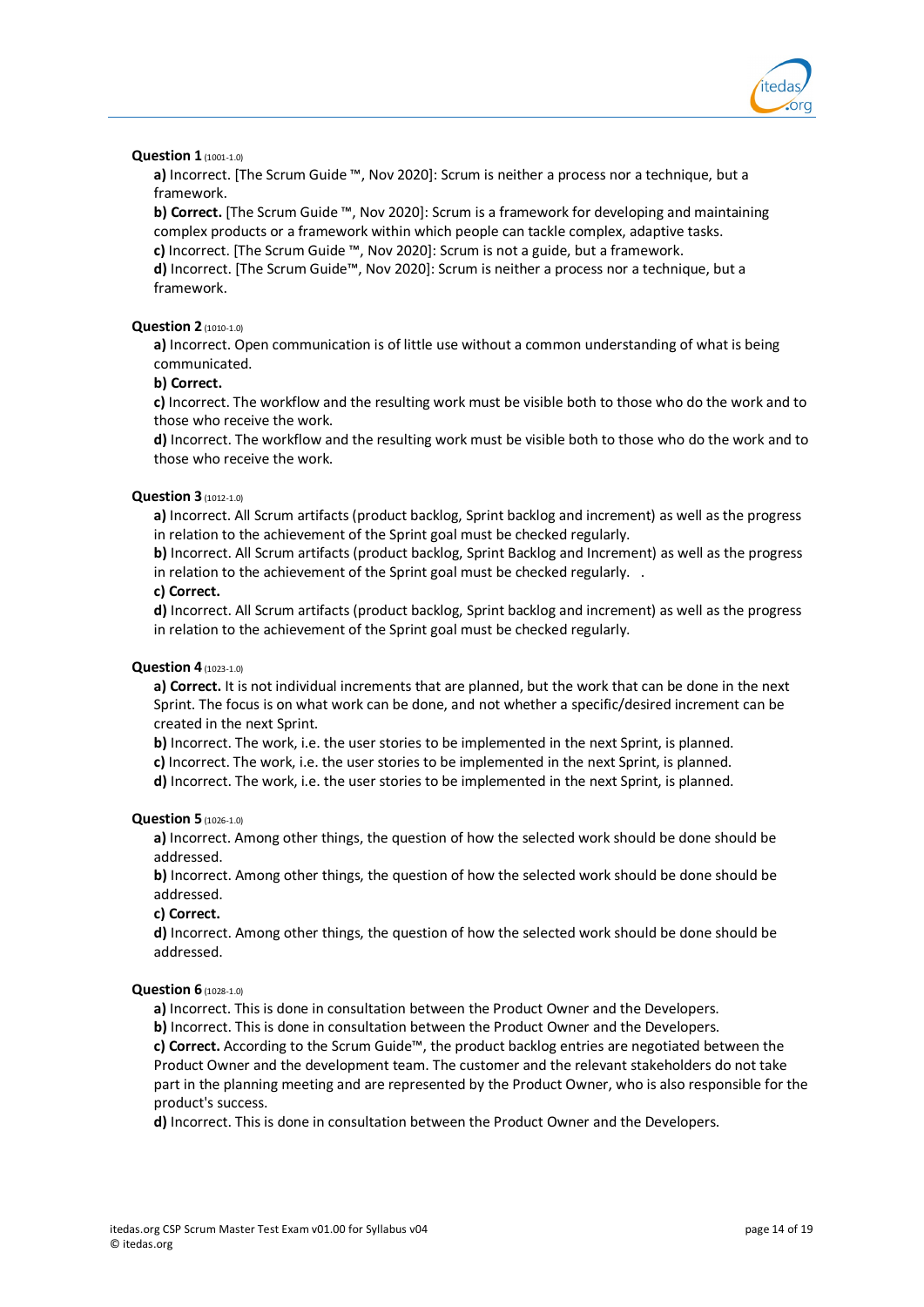

# **Question 7** (1031-1.0)

**a)** Incorrect. The agreement takes place between the Product Owner and the Developer.

**b) Correct.**

- **c)** Incorrect. The agreement takes place between the Product Owner and the Developer.
- **d)** Incorrect. The agreement takes place between the Product Owner and the Developer.

# **Question 8** (1033-1.2)

**a)** Incorrect. The thesis is incorrect, as the type of technical implementation should be decided as far as possible by the Developers.

**b)** Incorrect. The thesis is incorrect, as the type of technical implementation should be decided as far as possible by the Developers.

**c)** Incorrect. The thesis is incorrect, as the type of technical implementation should be decided as far as possible by the Developers.

**d) Correct.**

# **Question 9** (1034-1.0)

**a)** Incorrect. The Developers create a forecast (= selection of user stories) about the functionality that can be developed in the Sprint.

**b)** Incorrect. The Product Owner describes the goal to be achieved with the Sprint.

# **c) Correct.**

**d)** Incorrect. The scrum master supports the selection of the Sprint backlog. Obstacles regarding the achievement of the Sprint goal are visible in the context of the selection of the Sprint backlog and discussed in the Scrum Team.

# **Question 10** (1035-1.0)

**a)** Incorrect. The Developers as a whole team are responsible for the implementation of all selected work.

**b)** Incorrect. The Developers as a whole team are responsible for the implementation of all selected work.

**c)** Incorrect. The Developers as a whole team are responsible for the implementation of all selected work.

# **d) Correct.**

# **Question 11** (1041-1.0)

**a)** Incorrect. This is the responsibility of the scrum master so that all other team members can concentrate on their work.

# **b) Correct.**

**c)** Incorrect. This is the responsibility of the scrum master so that all other team members can concentrate on their work.

**d)** Incorrect. This is the responsibility of the Scrum Master so that all other team members can concentrate on their work.

# **Question 12** (1043-1.0)

**a) Correct.** The retrospective serves to find ways to improve processes.

**b)** Incorrect. As part of Sprint reviews, everyone involved can come up with new ideas that make it necessary to adapt the product backlog.

**c)** Incorrect. As part of the Sprint planning, all those involved can come up with new ideas that make it necessary to adapt the product backlog.

**d)** Incorrect. Here too, all those involved can come up with new ideas that make it necessary to adapt the product backlog.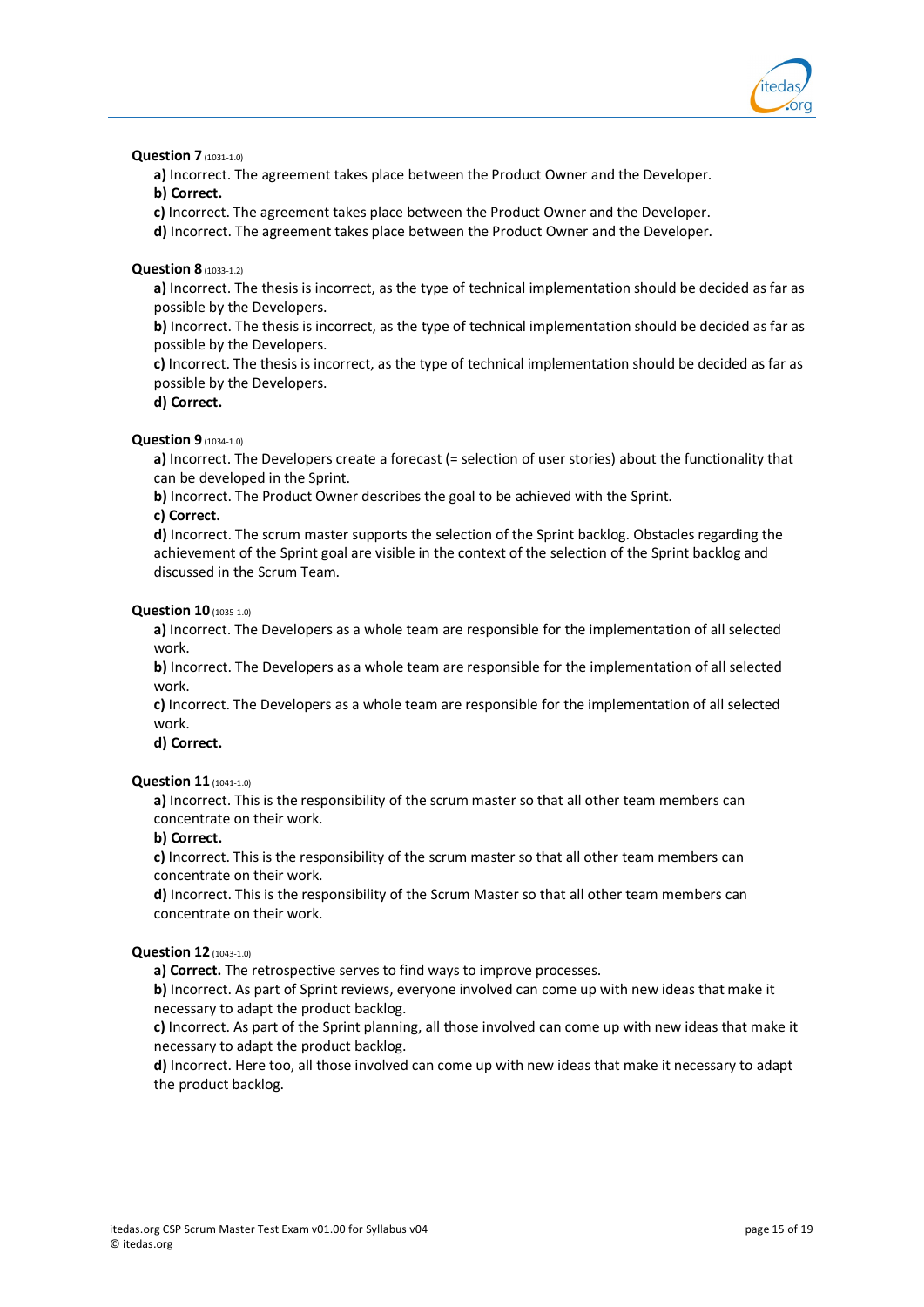

# **Question 13** (1044-1.0)

**a)** Incorrect. If the selected Sprint time horizon is too long, the definition of the result can change, the complexity increases and the risk increases.

**b)** Incorrect. If the selected Sprint time horizon is too great, the definition of the result can change, the complexity increases and the risk increases.

**c)** Incorrect. If the selected Sprint time horizon is too long, the definition of the result can change, the complexity increases and the risk increases.

**d) Correct.** If the selected Sprint time horizon is too great, the definition of the result can change, the complexity increases and the risk increases.

# **Question 14** (1046-1.0)

**a) Correct.** Unfinished user stories are not counted.

**b)** Incorrect. See explanation for answer A.

**c)** Incorrect. The speed at which the next Sprint should be planned cannot be answered from the information in the question.

**d)** Incorrect. The speed at which the next Sprint should be planned cannot be answered from the information in the question.

# **Question 15** (1049-1.0)

**a) Correct.** The retrospective serves to find ways to improve the processes in the Scrum Team. External stakeholders are only allowed if they are explicitly invited.

**b)** Incorrect. In some cases, certain stakeholders can be helpful in the retrospective.

**c)** Incorrect. The entire Scrum Team, including the Scrum master and Product Owner, always takes part in a retrospective.

**d)** Incorrect. The entire Scrum Team always takes part in a retrospective.

# **Question 16** (1050-1.0)

**a) Correct.**

**b)** Incorrect. The Sprint retrospective serves that purpose.

**c)** Incorrect. The Sprint retrospective serves that purpose.

**d)** Incorrect. The event that was asked about is the Sprint Retrospective. The statement itself is correct.

#### **Question 17** (1055-1.0)

**a) Correct.** A Scrum of Scrums is used to synchronize individual Scrum Teams working on a product.

**b)** Incorrect. A Scrum of Scrums is used to synchronize individual Scrum Teams working on a product.

**c)** Incorrect. A Scrum of Scrums is used to synchronize individual Scrum Teams working on a product.

**d)** Incorrect. A Scrum of Scrums is used to synchronize individual Scrum Teams working on a product.

# **Question 18** (1061-1.0)

**a)** Incorrect.

**b)** Incorrect.

**c)** Incorrect.

**d) Correct.**

# **Question 19** (1064-1.2)

**a)** Incorrect. Only the Developers appreciate the user stories.

**b**) Incorrect. As the range between the smallest and largest rating is very large, this indicates that there is a need for clarification in the development team.

**c) Correct.**

**d)** Incorrect. Only the Developers appreciate the user stories.

#### **Question 20** (1067-1.0)

**a)** Incorrect. The DoD is intended, among other things, to ensure that no tests are forgotten. **b) Correct.**

**c)** Incorrect. The DoD is intended, among other things, to ensure that no tests are forgotten.

**d)** Incorrect. The DoD is intended, among other things, to ensure that no tests are forgotten.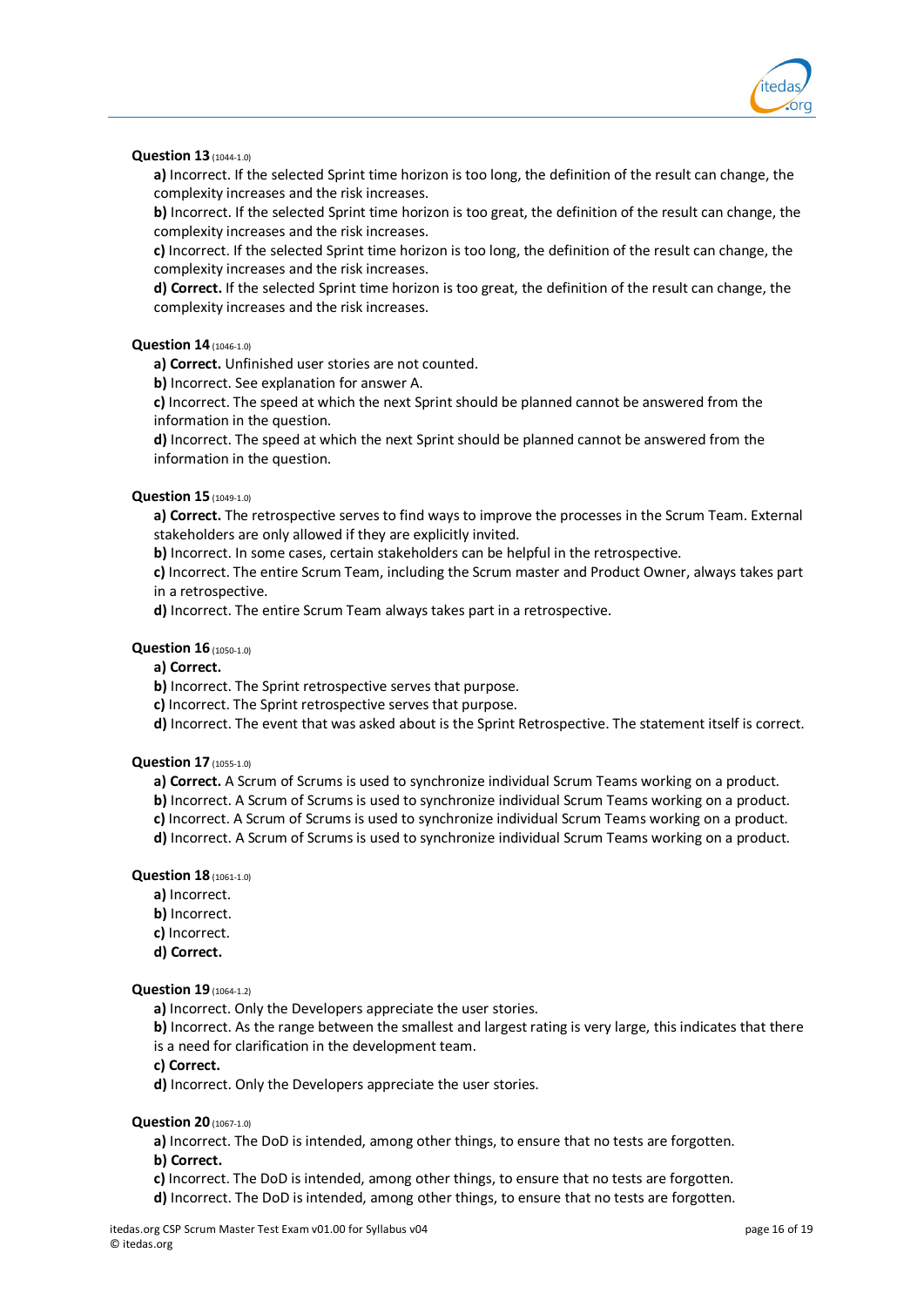

# **Question 21** (1069-1.0)

# **a) Correct.**

**b)** Incorrect. In a DoR one would find, among other things, the aspect of whether no blocking dependencies were recognized.

**c)** Incorrect. In a DoR one would find, among other things, the aspect of whether no blocking dependencies were recognized.

**d)** Incorrect. In a DoR one would find, among other things, the aspect of whether no blocking dependencies were recognized.

# **Question 22** (1084-1.0)

**a)** Incorrect. The statement is correct, but wrong in terms of the question. In terms of the question, the statement that escaped defects can always be prevented is correct.

**b)** Incorrect. The statement is correct, but wrong in terms of the question. In terms of the question, the statement that escaped defects can always be prevented is correct.

**c)** Incorrect. The statement is correct, but wrong in terms of the question. In terms of the question, the statement that escaped defects can always be prevented is correct.

#### **d) Correct.**

# **Question 23** (1085-1.0)

**a)** Incorrect. It should be tested as often as possible.

**b)** Incorrect. It should be tested as often as possible.

- **c)** Incorrect. It should be tested as often as possible.
- **d) Correct.**

# **Question 24** (1113-1.0)

**a)** Incorrect. Closely interwoven user stories complicate, among other things, estimating the individual user stories.

**b)** Incorrect. Closely interwoven user stories complicate, among other things, estimating the individual user stories.

**c)** Incorrect. Closely interwoven user stories complicate, among other things, estimating the individual user stories.

**d) Correct.**

# **Question 25** (1115-1.0)

**a) Correct.** The change in the Sprint duration must not be based on individual incidents, as otherwise the cadence can get lost, the Scrum Team (especially the Developers) get out of step and perform poorly.

**b)** Incorrect. The change in the Sprint duration must not be based on individual incidents, as otherwise the cadence can get lost, the Scrum Team (especially the Developers) get out of step and perform worse.

**c)** Incorrect. The change in the Sprint duration must not be based on individual incidents, as otherwise the cadence can get lost, the Scrum Team (especially the Developers) get out of step and perform worse.

**d)** Incorrect. The change in the Sprint duration must not be based on individual incidents, as otherwise the cadence can get lost, the Scrum Team (especially the Developers) get out of step and perform worse.

# **Question 26** (1118-1.0)

**a)** Incorrect. Scrum Teams organize themselves.

**b)** Incorrect. The Developers should concentrate as much as possible on their work and not deal with such topics - especially since this "accountability" at least severely affects the sense and purpose of using story points.

#### **c) Correct.**

**d)** Incorrect. The Scrum Master is the right contact.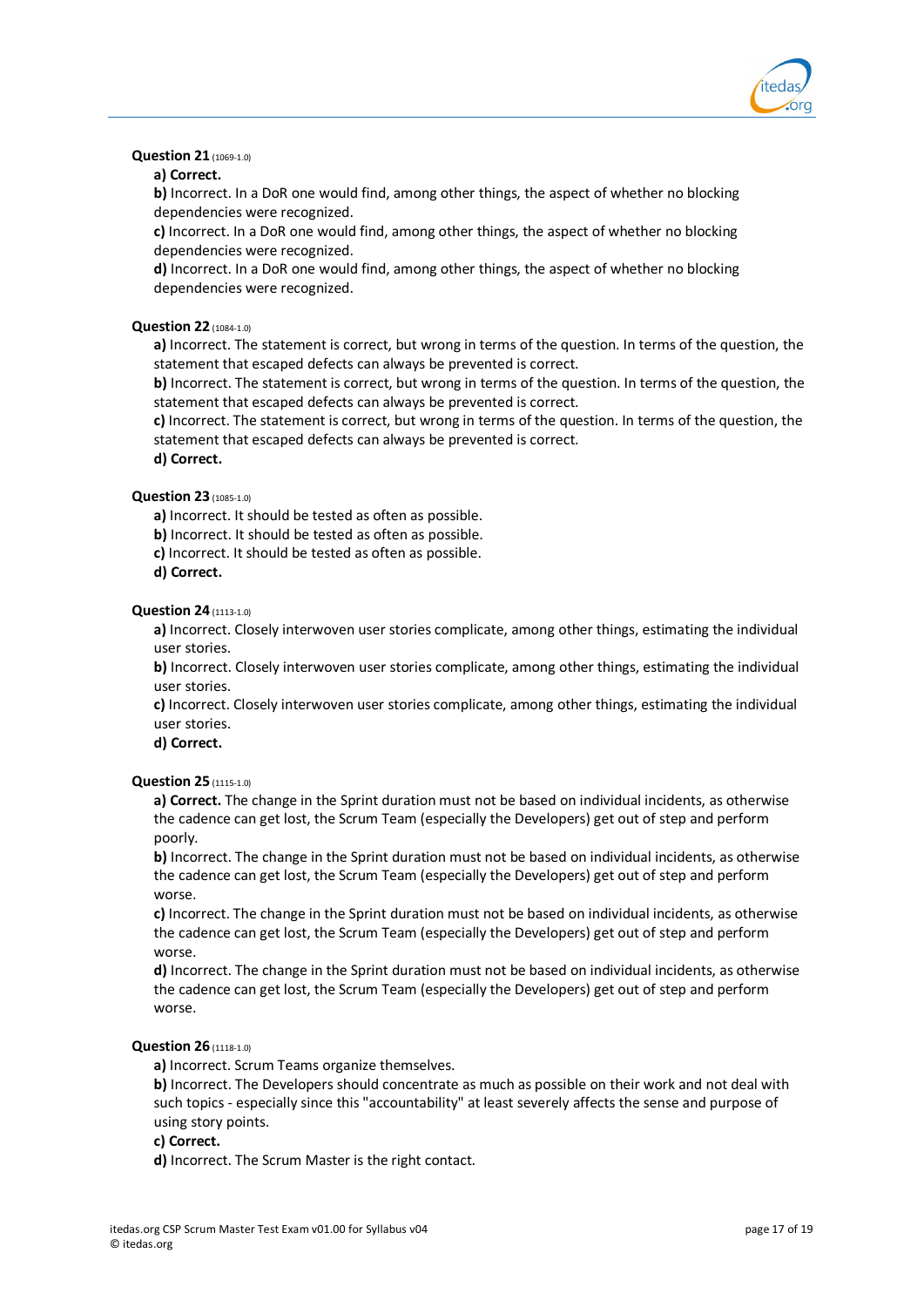

# **Question 27** (1119-1.0)

**a)** Incorrect. There is only one Product Owner in a Scrum Team.

- **b)** Incorrect. There is only one Product Owner in a Scrum Team.
- **c) Correct.** There is only one Product Owner in a Scrum Team.

**d)** Incorrect. There is only one Product Owner in a Scrum Team.

# **Question 28** (1121-1.1)

# **a) Correct.**

**b)** Incorrect. The choice of the estimation method for determining the implementation effort cannot be determined by the Product Owner.

**c)** Incorrect. The choice of the estimation method for determining the implementation effort cannot be determined by the Product Owner.

**d)** Incorrect. The choice of the estimation method for determining the implementation effort cannot be determined by the Product Owner.

#### **Question 29** (1134-1.0)

**a)** Incorrect. There is no such level.

**b)** Incorrect.

- **c) Correct.** The development of the product vision is part of the product planning.
- **d)** Incorrect.

#### **Question 30** (1231-1.0)

**a)** Incorrect. The entire Scrum Team works out the Sprint goal together.

**b)** Incorrect. The entire Scrum Team works out the Sprint goal together.

**c)** Incorrect. The entire Scrum Team works out the Sprint goal together.

**d) Correct.**

#### **Question 31** (1232-1.0)

**a)** Incorrect. The following events are defined in Scrum: Sprint Planning, Sprint Review, Daily Scrum, Sprint Retrospective, Sprint.

# **b) Correct.**

**c)** Incorrect. The following events are defined in Scrum: Sprint planning, Sprint review, daily scrum, Sprint retrospective, Sprint.

**d)** Incorrect. The following events are defined in Scrum: Sprint planning, Sprint review, daily scrum, Sprint retrospective, Sprint.

#### **Question 32** (1243-1.0)

**a)** Incorrect. Identifying the scope of the product is important so that the framework conditions to be observed for product development are clear from the start.

**b)** Incorrect. Identifying the scope of the product is important so that the framework conditions to be observed for product development are clear from the start.

# **c) Correct.**

**d)** Incorrect. Identifying the scope of the product is important so that the framework conditions to be observed for product development are clear from the start.

#### **Question 33** (1244-1.0)

**a)** Incorrect. The product goal describes a future scope of the product and thus the long-term goal for the Scrum Team.

**b)** Incorrect. The product goal describes a future scope of the product and thus the long-term goal for the Scrum Team.

**c)** Incorrect. The product goal describes a future scope of the product and thus the long-term goal for the Scrum Team.

#### **d) Correct.**